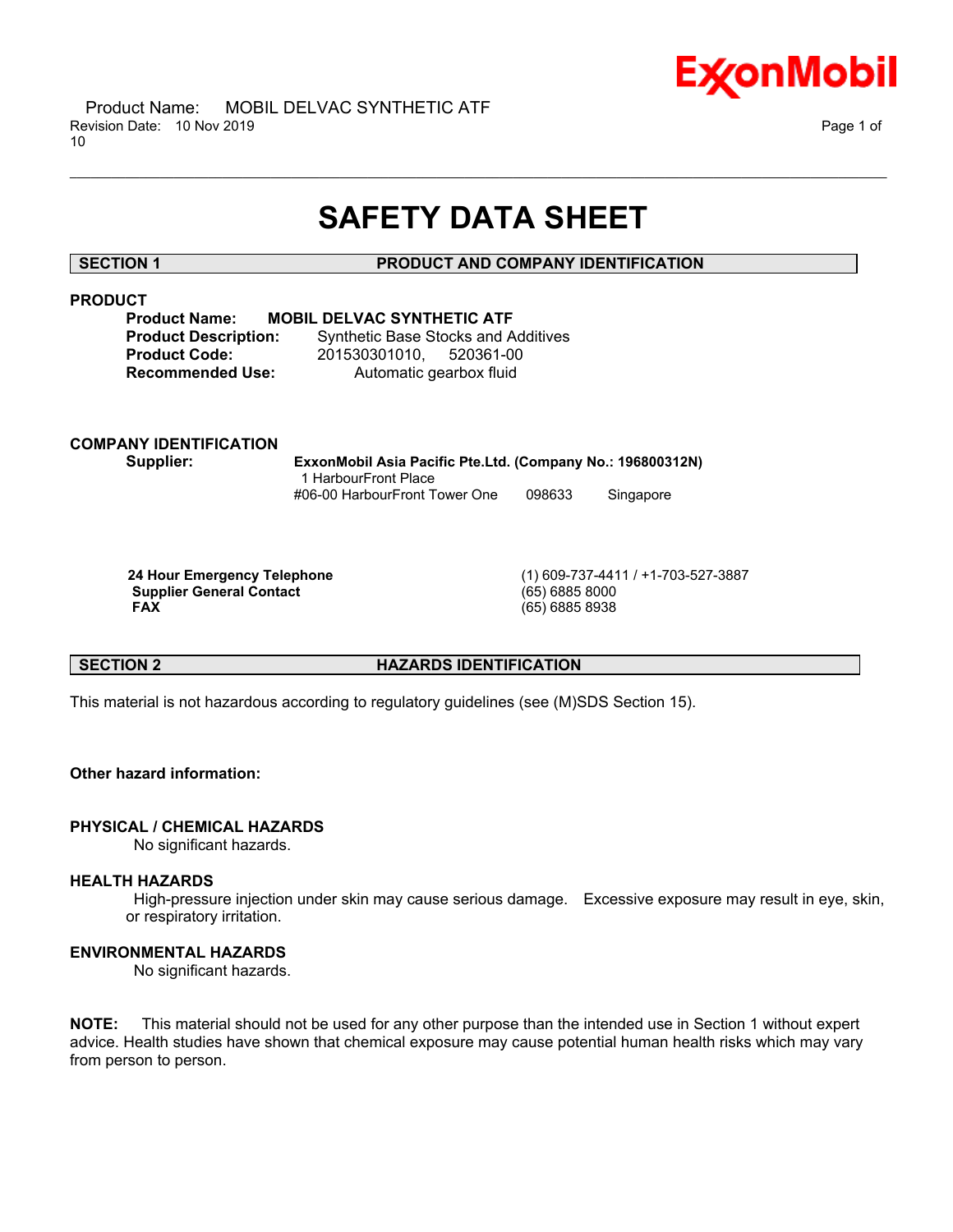# Ex⁄onMobil

#### Product Name: MOBIL DELVAC SYNTHETIC ATF Revision Date: 10 Nov 2019 **Page 2 of**  $\overline{P}$ 10

## **SECTION 3 COMPOSITION / INFORMATION ON INGREDIENTS**

This material is defined as a mixture.

#### **Hazardous Substance(s) or Complex Substance(s) required for disclosure**

| <b>Name</b>                                                    | CAS#          | Concentration*   | <b>GHS Hazard Codes</b>                                         |
|----------------------------------------------------------------|---------------|------------------|-----------------------------------------------------------------|
| 1-DECENE, HOMOPOLYMER HYDROGENATED                             | 68037-01-4    | $20 - 530\%$     | H <sub>304</sub>                                                |
| 1H-IMIDAZOLE-1-ETHANOL, 2-(8-HEPTADECENYL)-4,5-<br>DIHYDRO-    | $95 - 38 - 5$ | $0.01 - 5.025\%$ | H302, H314(1C), H373,<br>H400(M factor 10), H410(M<br>factor 1) |
| 2,6-DI-TERT-BUTYLPHENOL                                        | 128-39-2      | $0.1 - 5.1\%$    | H315, H400(M factor 1),<br>$H410(M$ factor 1)                   |
| ALKYL METHACRYLATE,<br>ALKYLAMINOALKYLMETHACRYLAMIDE COPOLYMER | P000089       | $1 - 5\%$        | H319(2A), H413                                                  |
| BIS(2-HYDROXYETHYL) TALLOW AMINE                               | 61791-44-4    | $0.025 - 5.1\%$  | H302, H314(1C), H400(M<br>factor 10), H410(M factor 1)          |
| N,N-DIMETHYLOCTADECAN-1-AMINE                                  | 124-28-7      | $0.01 - 5.025\%$ | H302, H314(1B), H400(M<br>factor 10), H410(M factor 1)          |
| <b>PHOSPHOROUS ACID</b>                                        | 10294-56-1    | $0.1 - 5.1\%$    | H302, H314(1A)                                                  |

\_\_\_\_\_\_\_\_\_\_\_\_\_\_\_\_\_\_\_\_\_\_\_\_\_\_\_\_\_\_\_\_\_\_\_\_\_\_\_\_\_\_\_\_\_\_\_\_\_\_\_\_\_\_\_\_\_\_\_\_\_\_\_\_\_\_\_\_\_\_\_\_\_\_\_\_\_\_\_\_\_\_\_\_\_\_\_\_\_\_\_\_\_\_\_\_\_\_\_\_\_\_\_\_\_\_\_\_\_\_\_\_\_\_\_\_\_\_

\* All concentrations are percent by weight unless ingredient is a gas. Gas concentrations are in percent by volume.

## **SECTION 4 FIRST AID MEASURES**

#### **INHALATION**

Remove from further exposure. For those providing assistance, avoid exposure to yourself or others. Use adequate respiratory protection. If respiratory irritation, dizziness, nausea, or unconsciousness occurs, seek immediate medical assistance. If breathing has stopped, assist ventilation with a mechanical device or use mouth-to-mouth resuscitation.

## **SKIN CONTACT**

Wash contact areas with soap and water. If product is injected into or under the skin, or into any part of the body, regardless of the appearance of the wound or its size, the individual should be evaluated immediately by a physician as a surgical emergency. Even though initial symptoms from high pressure injection may be minimal or absent, early surgical treatment within the first few hours may significantly reduce the ultimate extent of injury.

### **EYE CONTACT**

Flush thoroughly with water. If irritation occurs, get medical assistance.

#### **INGESTION**

First aid is normally not required. Seek medical attention if discomfort occurs.

### **NOTE TO PHYSICIAN**

None

# **SECTION 5 FIRE FIGHTING MEASURES**

### **EXTINGUISHING MEDIA**

**Appropriate Extinguishing Media:** Use water fog, foam, dry chemical or carbon dioxide (CO2) to extinguish flames.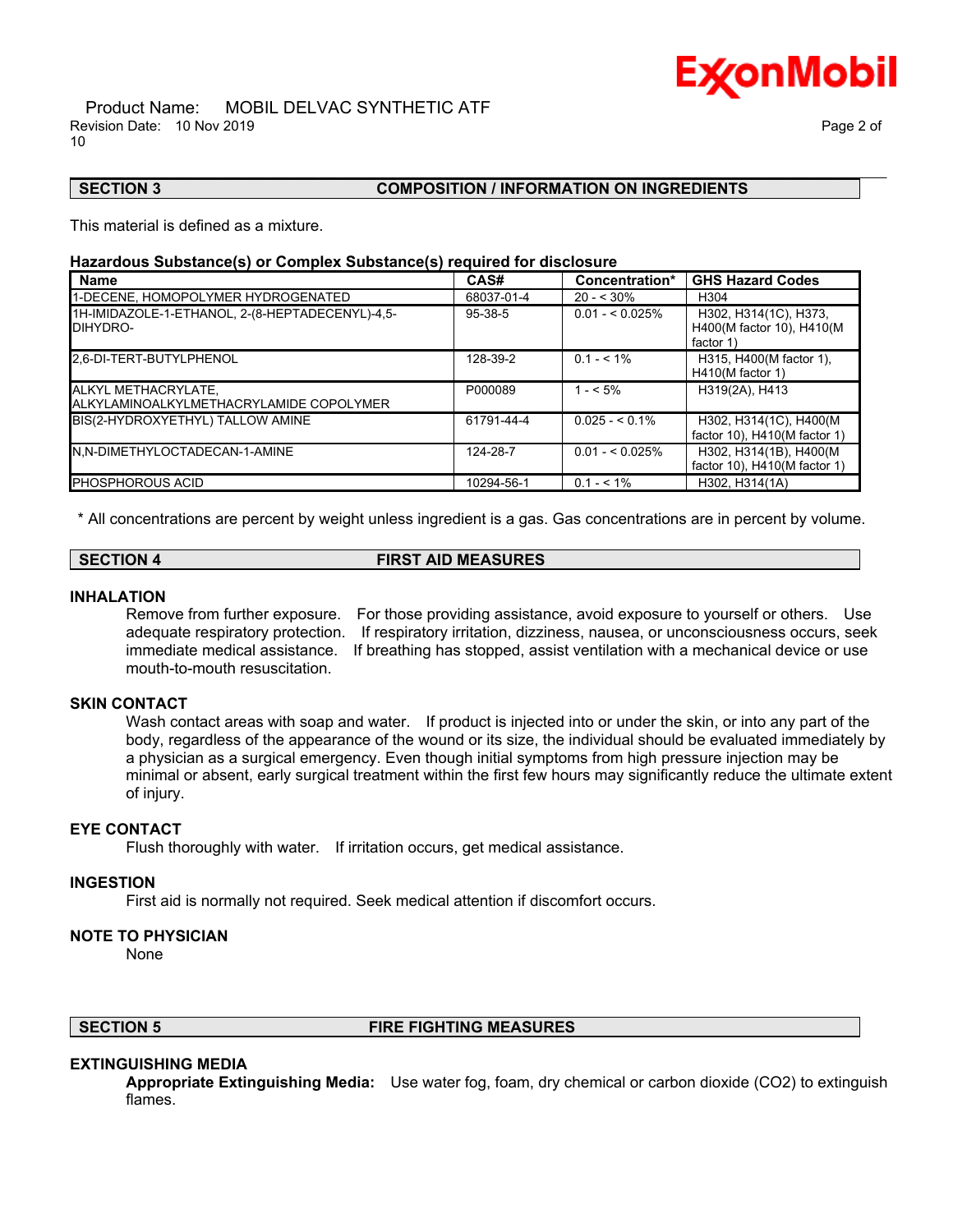

#### **Inappropriate Extinguishing Media:** Straight streams of water

### **FIRE FIGHTING**

**Fire Fighting Instructions:** Evacuate area. Prevent run-off from fire control or dilution from entering streams, sewers or drinking water supply. Fire-fighters should use standard protective equipment and in enclosed spaces, self-contained breathing apparatus (SCBA). Use water spray to cool fire exposed surfaces and to protect personnel.

\_\_\_\_\_\_\_\_\_\_\_\_\_\_\_\_\_\_\_\_\_\_\_\_\_\_\_\_\_\_\_\_\_\_\_\_\_\_\_\_\_\_\_\_\_\_\_\_\_\_\_\_\_\_\_\_\_\_\_\_\_\_\_\_\_\_\_\_\_\_\_\_\_\_\_\_\_\_\_\_\_\_\_\_\_\_\_\_\_\_\_\_\_\_\_\_\_\_\_\_\_\_\_\_\_\_\_\_\_\_\_\_\_\_\_\_\_\_

**Hazardous Combustion Products:** Aldehydes, Incomplete combustion products, Oxides of carbon, Smoke, Fume, Sulphur oxides

# **FLAMMABILITY PROPERTIES**

**Flash Point [Method]:** >230°C (446°F) [ASTM D-92] **Flammable Limits (Approximate volume % in air):** LEL: 0.9 UEL: 7.0 **Autoignition Temperature:** N/D

### **SECTION 6 ACCIDENTAL RELEASE MEASURES**

#### **NOTIFICATION PROCEDURES**

In the event of a spill or accidental release, notify relevant authorities in accordance with all applicable regulations.

#### **PROTECTIVE MEASURES**

Avoid contact with spilled material. See Section 5 for fire fighting information. See the Hazard Identification Section for Significant Hazards. See Section 4 for First Aid Advice. See Section 8 for advice on the minimum requirements for personal protective equipment. Additional protective measures may be necessary, depending on the specific circumstances and/or the expert judgment of the emergency responders.

#### **SPILL MANAGEMENT**

**Land Spill:** Stop leak if you can do so without risk. Recover by pumping or with suitable absorbent.

**Water Spill:** Stop leak if you can do so without risk. Confine the spill immediately with booms. Warn other shipping. Remove from the surface by skimming or with suitable absorbents. Seek the advice of a specialist before using dispersants.

Water spill and land spill recommendations are based on the most likely spill scenario for this material; however, geographic conditions, wind, temperature, (and in the case of a water spill) wave and current direction and speed may greatly influence the appropriate action to be taken. For this reason, local experts should be consulted. Note: Local regulations may prescribe or limit action to be taken.

#### **ENVIRONMENTAL PRECAUTIONS**

Large Spills: Dyke far ahead of liquid spill for later recovery and disposal. Prevent entry into waterways, sewers, basements or confined areas.

## **SECTION 7 HANDLING AND STORAGE**

#### **HANDLING**

 Prevent small spills and leakage to avoid slip hazard. Material can accumulate static charges which may cause an electrical spark (ignition source). When the material is handled in bulk, an electrical spark could ignite any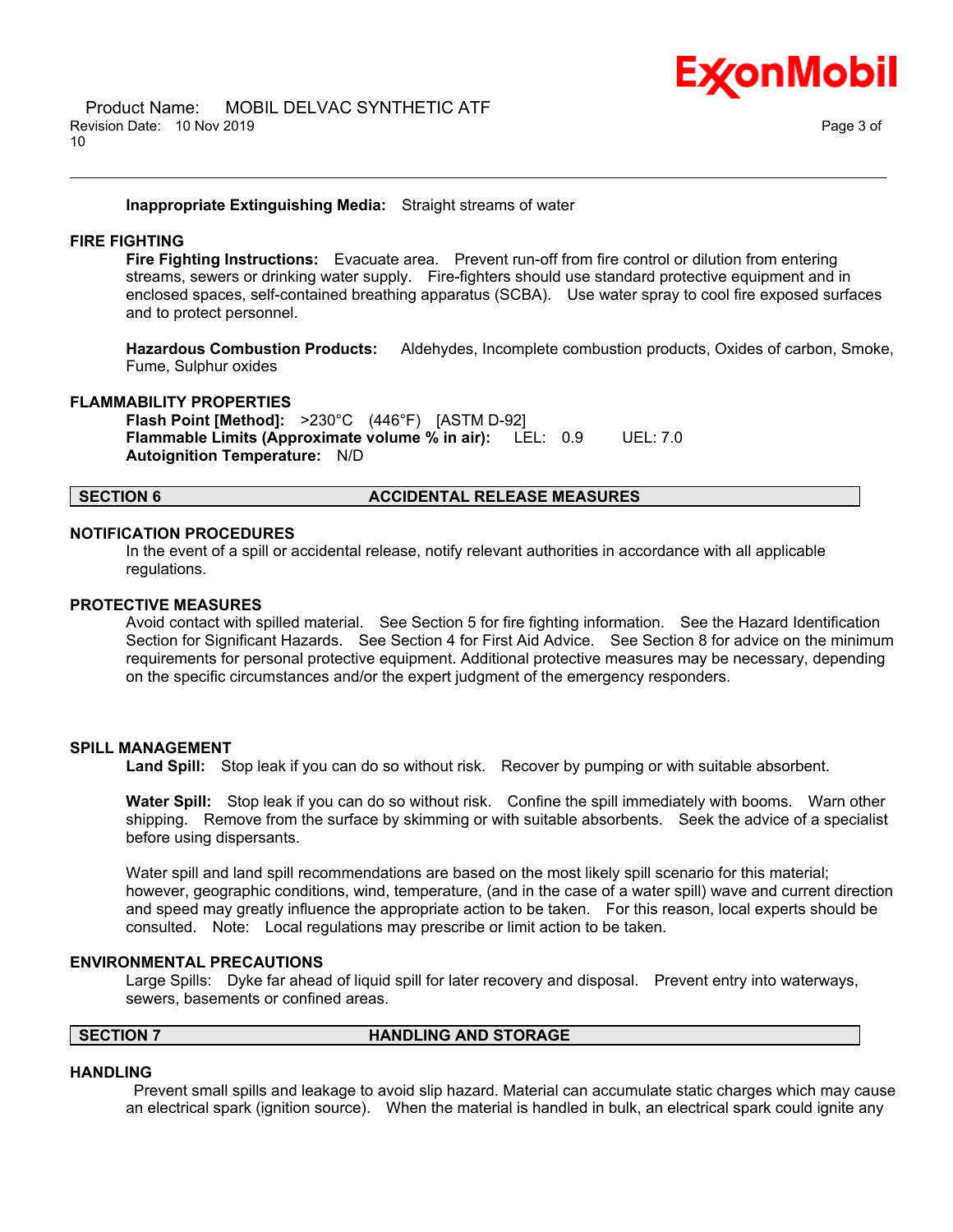

#### Product Name: MOBIL DELVAC SYNTHETIC ATF Revision Date: 10 Nov 2019 **Page 4 of**  $\overline{P}$ 10

flammable vapors from liquids or residues that may be present (e.g., during switch-loading operations). Use proper bonding and/or earthing procedures. However, bonding and earthing may not eliminate the hazard from static accumulation. Consult local applicable standards for guidance. Additional references include American Petroleum Institute 2003 (Protection Against Ignitions Arising out of Static, Lightning and Stray Currents) or National Fire Protection Agency 77 (Recommended Practice on Static Electricity) or CENELEC CLC/TR 50404 (Electrostatics - Code of practice for the avoidance of hazards due to static electricity).

\_\_\_\_\_\_\_\_\_\_\_\_\_\_\_\_\_\_\_\_\_\_\_\_\_\_\_\_\_\_\_\_\_\_\_\_\_\_\_\_\_\_\_\_\_\_\_\_\_\_\_\_\_\_\_\_\_\_\_\_\_\_\_\_\_\_\_\_\_\_\_\_\_\_\_\_\_\_\_\_\_\_\_\_\_\_\_\_\_\_\_\_\_\_\_\_\_\_\_\_\_\_\_\_\_\_\_\_\_\_\_\_\_\_\_\_\_\_

**Static Accumulator:** This material is a static accumulator.

#### **STORAGE**

 The type of container used to store the material may affect static accumulation and dissipation. Do not store in open or unlabelled containers.

#### **SECTION 8 EXPOSURE CONTROLS / PERSONAL PROTECTION**

### **EXPOSURE LIMIT VALUES**

#### **Exposure limits/standards (Note: Exposure limits are not additive)**

| <b>Substance Name</b> | Form              | Limit/Standard |                  | <b>Note</b> | <b>Source</b> | Year |
|-----------------------|-------------------|----------------|------------------|-------------|---------------|------|
| 1-DECENE. HOMOPOLYMER | Aerosols          | <b>TWA</b>     | $5 \text{ mg/m}$ |             | ExxonMobil    | 2019 |
| <b>HYDROGENATED</b>   | <i>(thoracic)</i> |                |                  |             |               |      |
|                       | fraction)         |                |                  |             |               |      |

**Exposure limits/standards for materials that can be formed when handling this product:** When mists/aerosols can occur the following is recommended:  $5 \text{ mg/m}^3$  - ACGIH TLV (inhalable fraction).

NOTE: Limits/standards shown for guidance only. Follow applicable regulations.

### **ENGINEERING CONTROLS**

The level of protection and types of controls necessary will vary depending upon potential exposure conditions. Control measures to consider:

No special requirements under ordinary conditions of use and with adequate ventilation.

# **PERSONAL PROTECTION**

Personal protective equipment selections vary based on potential exposure conditions such as applications, handling practices, concentration and ventilation. Information on the selection of protective equipment for use with this material, as provided below, is based upon intended, normal usage.

**Respiratory Protection:** If engineering controls do not maintain airborne contaminant concentrations at a level which is adequate to protect worker health, an approved respirator may be appropriate. Respirator selection, use, and maintenance must be in accordance with regulatory requirements, if applicable. Types of respirators to be considered for this material include:

No special requirements under ordinary conditions of use and with adequate ventilation. Particulate

For high airborne concentrations, use an approved supplied-air respirator, operated in positive pressure mode. Supplied air respirators with an escape bottle may be appropriate when oxygen levels are inadequate, gas/vapour warning properties are poor, or if air purifying filter capacity/rating may be exceeded.

**Hand Protection:** Any specific glove information provided is based on published literature and glove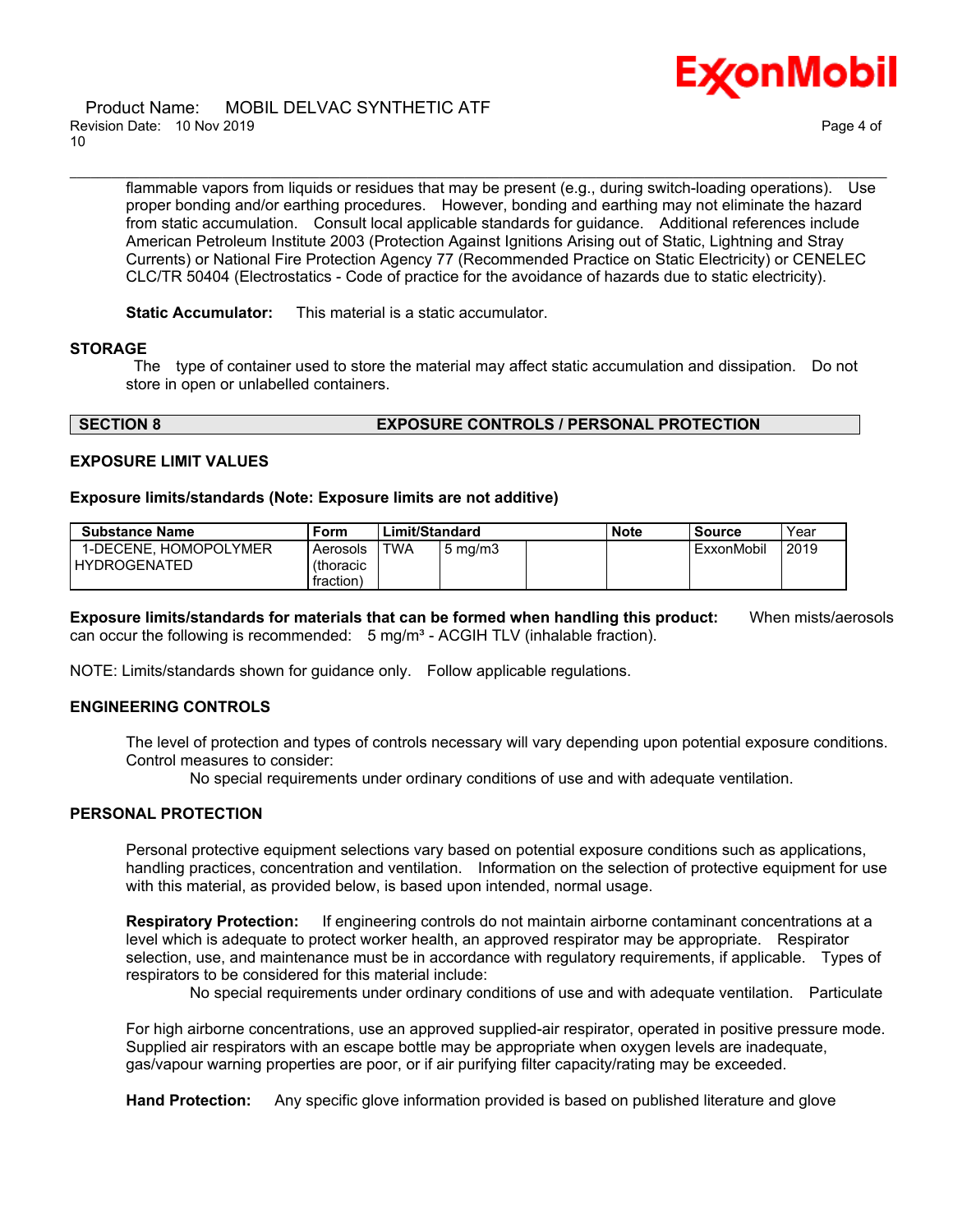

#### Product Name: MOBIL DELVAC SYNTHETIC ATF Revision Date: 10 Nov 2019 Page 5 of 10

manufacturer data. Glove suitability and breakthrough time will differ depending on the specific use conditions. Contact the glove manufacturer for specific advice on glove selection and breakthrough times for your use conditions. Inspect and replace worn or damaged gloves. The types of gloves to be considered for this material include:

No protection is ordinarily required under normal conditions of use. Nitrile,Viton

\_\_\_\_\_\_\_\_\_\_\_\_\_\_\_\_\_\_\_\_\_\_\_\_\_\_\_\_\_\_\_\_\_\_\_\_\_\_\_\_\_\_\_\_\_\_\_\_\_\_\_\_\_\_\_\_\_\_\_\_\_\_\_\_\_\_\_\_\_\_\_\_\_\_\_\_\_\_\_\_\_\_\_\_\_\_\_\_\_\_\_\_\_\_\_\_\_\_\_\_\_\_\_\_\_\_\_\_\_\_\_\_\_\_\_\_\_\_

**Eye Protection:** If contact is likely, safety glasses with side shields are recommended.

**Skin and Body Protection:** Any specific clothing information provided is based on published literature or manufacturer data. The types of clothing to be considered for this material include:

 No skin protection is ordinarily required under normal conditions of use. In accordance with good industrial hygiene practices, precautions should be taken to avoid skin contact.

**Specific Hygiene Measures:** Always observe good personal hygiene measures, such as washing after handling the material and before eating, drinking, and/or smoking. Routinely wash work clothing and protective equipment to remove contaminants. Discard contaminated clothing and footwear that cannot be cleaned. Practice good housekeeping.

## **ENVIRONMENTAL CONTROLS**

 Comply with applicable environmental regulations limiting discharge to air, water and soil. Protect the environment by applying appropriate control measures to prevent or limit emissions.

## **SECTION 9 PHYSICAL AND CHEMICAL PROPERTIES**

**Note: Physical and chemical properties are provided for safety, health and environmental considerations only and may not fully represent product specifications. Contact the Supplier for additional information.**

#### **GENERAL INFORMATION**

**Physical State:** Liquid **Colour:** Red **Odour:** Characteristic **Odour Threshold:** N/D

#### **IMPORTANT HEALTH, SAFETY, AND ENVIRONMENTAL INFORMATION**

**Relative Density (at 15 °C):** 0.847 [ASTM D4052] **Flammability (Solid, Gas):** N/A **Flash Point [Method]:** >230°C (446°F) [ASTM D-92] **Flammable Limits (Approximate volume % in air):** LEL: 0.9 UEL: 7.0 **Autoignition Temperature:** N/D **Boiling Point / Range:** > 316°C (600°F) **Decomposition Temperature:** N/D **Vapour Density (Air = 1):** > 2 at 101 kPa **Vapour Pressure:** < 0.013 kPa (0.1 mm Hg) at 20 °C **Evaporation Rate (n-butyl acetate = 1):** N/D **pH:** N/A **Log Pow (n-Octanol/Water Partition Coefficient):** > 3.5 **Solubility in Water:** Negligible **Viscosity:** 36 cSt (36 mm2/sec) at 40ºC | 7.2 cSt (7.2 mm2/sec) at 100°C [ASTM D 445] **Oxidizing Properties:** See Hazards Identification Section.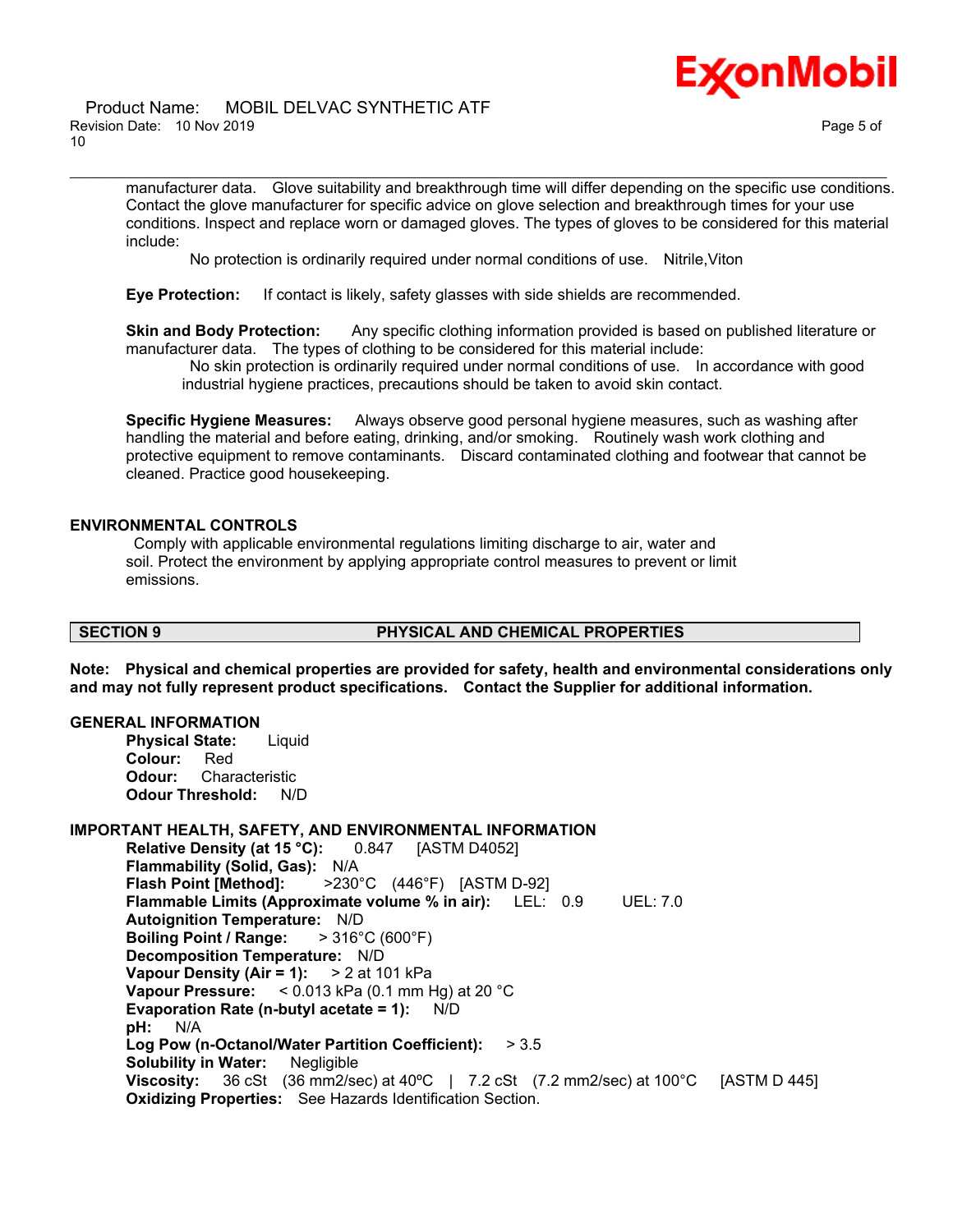

 Product Name: MOBIL DELVAC SYNTHETIC ATF Revision Date: 10 Nov 2019 **Page 6 of**  $\overline{P}$ 10

#### **OTHER INFORMATION**

**Freezing Point:** N/D **Melting Point:** N/A **Pour Point:** -48°C (-54°F) [ASTM D97]

#### **SECTION 10 STABILITY AND REACTIVITY**

\_\_\_\_\_\_\_\_\_\_\_\_\_\_\_\_\_\_\_\_\_\_\_\_\_\_\_\_\_\_\_\_\_\_\_\_\_\_\_\_\_\_\_\_\_\_\_\_\_\_\_\_\_\_\_\_\_\_\_\_\_\_\_\_\_\_\_\_\_\_\_\_\_\_\_\_\_\_\_\_\_\_\_\_\_\_\_\_\_\_\_\_\_\_\_\_\_\_\_\_\_\_\_\_\_\_\_\_\_\_\_\_\_\_\_\_\_\_

**STABILITY:** Material is stable under normal conditions.

**CONDITIONS TO AVOID:** Excessive heat. High energy sources of ignition.

**MATERIALS TO AVOID:** Strong oxidisers

**HAZARDOUS DECOMPOSITION PRODUCTS:** Material does not decompose at ambient temperatures.

**POSSIBILITY OF HAZARDOUS REACTIONS:** Hazardous polymerization will not occur.

**SECTION 11 TOXICOLOGICAL INFORMATION**

# **INFORMATION ON TOXICOLOGICAL EFFECTS**

| <b>Hazard Class</b>                                               | <b>Conclusion / Remarks</b>                                                                        |
|-------------------------------------------------------------------|----------------------------------------------------------------------------------------------------|
| Inhalation                                                        |                                                                                                    |
| Acute Toxicity: No end point data for<br>lmaterial.               | Minimally Toxic. Based on assessment of the components.                                            |
| Irritation: No end point data for material.                       | Negligible hazard at ambient/normal handling temperatures.                                         |
| Ingestion                                                         |                                                                                                    |
| Acute Toxicity: No end point data for<br>lmaterial.               | Minimally Toxic. Based on assessment of the components.                                            |
| <b>Skin</b>                                                       |                                                                                                    |
| Acute Toxicity: No end point data for<br>lmaterial.               | Minimally Toxic. Based on assessment of the components.                                            |
| Skin Corrosion/Irritation: No end point data<br>lfor material.    | Negligible irritation to skin at ambient temperatures. Based on<br>assessment of the components.   |
| Eye                                                               |                                                                                                    |
| Serious Eye Damage/Irritation: No end point<br>data for material. | May cause mild, short-lasting discomfort to eyes. Based on<br>assessment of the components.        |
| <b>Sensitisation</b>                                              |                                                                                                    |
| Respiratory Sensitization: No end point data<br>lfor material.    | Not expected to be a respiratory sensitizer.                                                       |
| Skin Sensitization: No end point data for<br>material.            | Not expected to be a skin sensitizer. Based on assessment of the<br>components.                    |
| Aspiration: Data available.                                       | Not expected to be an aspiration hazard. Based on physico-<br>chemical properties of the material. |
| Germ Cell Mutagenicity: No end point data<br>lfor material.       | Not expected to be a germ cell mutagen. Based on assessment of<br>the components.                  |
| Carcinogenicity: No end point data for<br>lmaterial.              | Not expected to cause cancer. Based on assessment of the<br>components.                            |
| Reproductive Toxicity: No end point data<br>lfor material.        | Not expected to be a reproductive toxicant. Based on assessment<br>of the components.              |
| Lactation: No end point data for material.                        | Not expected to cause harm to breast-fed children.                                                 |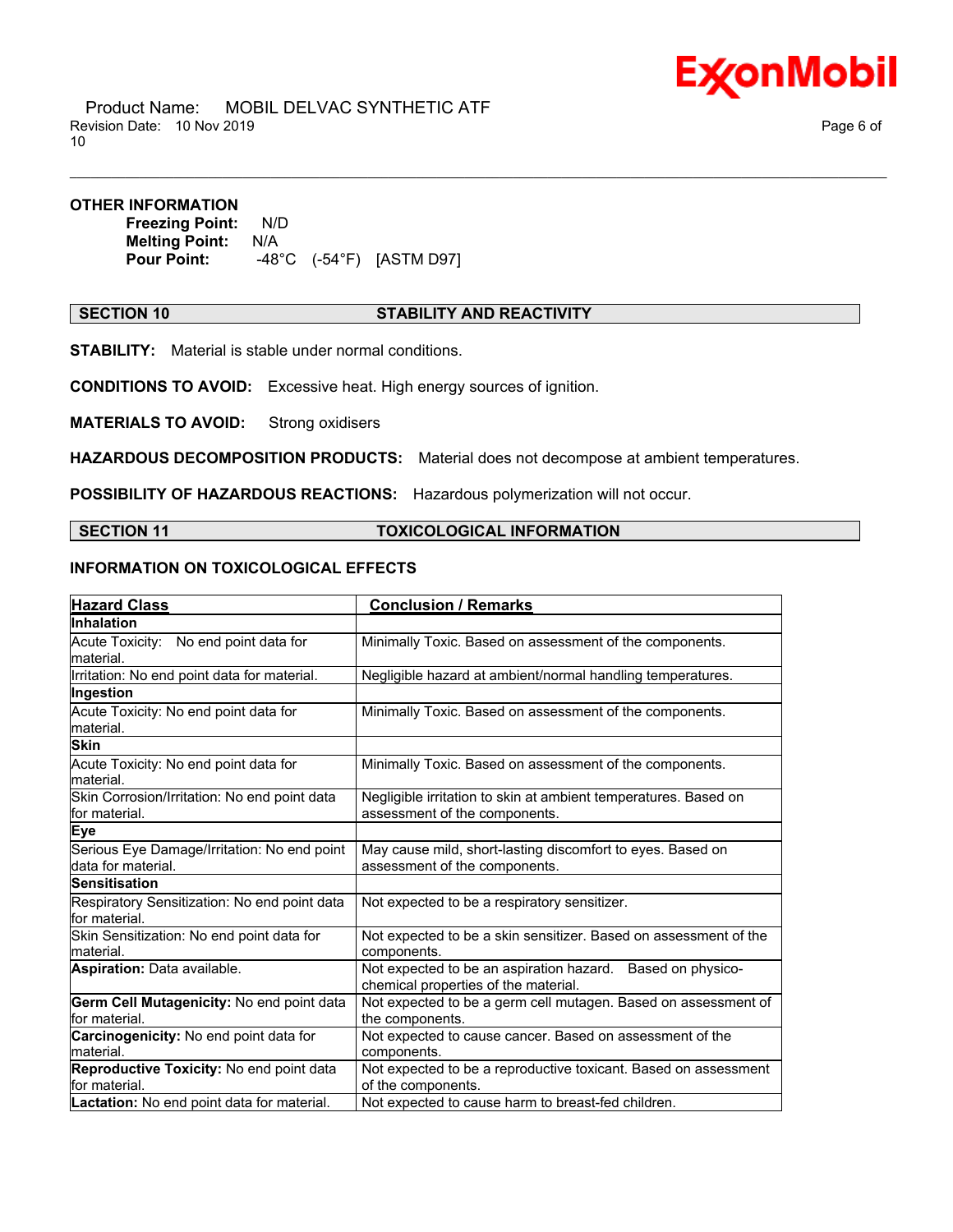

#### Product Name: MOBIL DELVAC SYNTHETIC ATF Revision Date: 10 Nov 2019 Page 7 of 10

| Specific Target Organ Toxicity (STOT)                  |                                                                                                                   |
|--------------------------------------------------------|-------------------------------------------------------------------------------------------------------------------|
| Single Exposure: No end point data for<br>Imaterial.   | Not expected to cause organ damage from a single exposure.                                                        |
| Repeated Exposure: No end point data for<br>Imaterial. | Not expected to cause organ damage from prolonged or repeated<br>exposure. Based on assessment of the components. |

# **TOXICITY FOR SUBSTANCES**

| <b>NAME</b>                   | <b>ACUTE TOXICITY</b>                  |
|-------------------------------|----------------------------------------|
| 1H-IMIDAZOLE-1-ETHANOL, 2-(8- | Oral Lethality: LD 50 1265 mg/kg (Rat) |
| HEPTADECENYL)-4,5-DIHYDRO-    |                                        |

#### **OTHER INFORMATION**

# **Contains:**

Synthetic base oils: Not expected to cause significant health effects under conditions of normal use, based on laboratory studies with the same or similar materials. Not mutagenic or genotoxic. Not sensitising in test animals and humans.

### **IARC Classification:**

**The following ingredients are cited on the lists below:** None.

|            | --REGULATORY LISTS SEARCHED-- |              |  |
|------------|-------------------------------|--------------|--|
| 1 = IARC 1 | $2 = IARC 2A$                 | $3 = IARC2B$ |  |

#### **SECTION 12 ECOLOGICAL INFORMATION**

The information given is based on data for the material, components of the material, or for similar materials, through the application of bridging principals.

### **ECOTOXICITY**

Material -- Expected to be harmful to aquatic organisms.

### **MOBILITY**

 Base oil component -- Low solubility and floats and is expected to migrate from water to the land. Expected to partition to sediment and wastewater solids.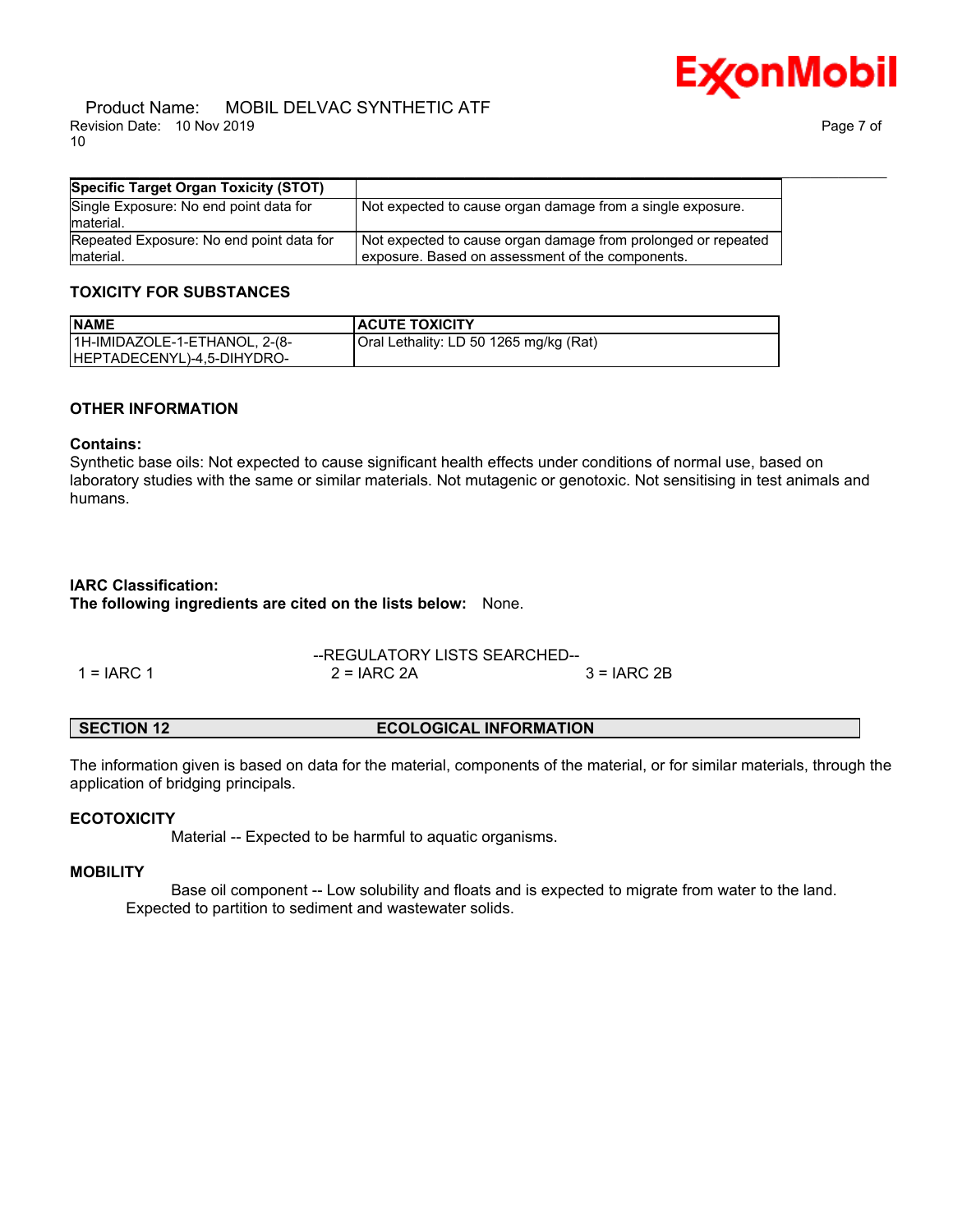



#### **SECTION 13 DISPOSAL CONSIDERATIONS**

\_\_\_\_\_\_\_\_\_\_\_\_\_\_\_\_\_\_\_\_\_\_\_\_\_\_\_\_\_\_\_\_\_\_\_\_\_\_\_\_\_\_\_\_\_\_\_\_\_\_\_\_\_\_\_\_\_\_\_\_\_\_\_\_\_\_\_\_\_\_\_\_\_\_\_\_\_\_\_\_\_\_\_\_\_\_\_\_\_\_\_\_\_\_\_\_\_\_\_\_\_\_\_\_\_\_\_\_\_\_\_\_\_\_\_\_\_\_

Disposal recommendations based on material as supplied. Disposal must be in accordance with current applicable laws and regulations, and material characteristics at time of disposal.

#### **DISPOSAL RECOMMENDATIONS**

 Product is suitable for burning in an enclosed controlled burner for fuel value or disposal by supervised incineration at very high temperatures to prevent formation of undesirable combustion products. Protect the environment. Dispose of used oil at designated sites. Minimize skin contact. Do not mix used oils with solvents, brake fluids or coolants.

**Empty Container Warning** Empty Container Warning (where applicable): Empty containers may contain residue and can be dangerous. Do not attempt to refill or clean containers without proper instructions. Empty drums should be completely drained and safely stored until appropriately reconditioned or disposed. Empty containers should be taken for recycling, recovery, or disposal through suitably qualified or licensed contractor and in accordance with governmental regulations. DO NOT PRESSURISE, CUT, WELD, BRAZE, SOLDER, DRILL, GRIND, OR EXPOSE SUCH CONTAINERS TO HEAT, FLAME, SPARKS, STATIC ELECTRICITY, OR OTHER SOURCES OF IGNITION. THEY MAY EXPLODE AND CAUSE INJURY OR DEATH.

**SECTION 14 TRANSPORT INFORMATION** 

**LAND** : Not Regulated for Land Transport

**SEA (IMDG):** Not Regulated for Sea Transport according to IMDG-Code

**Marine Pollutant:** No

**AIR (IATA):** Not Regulated for Air Transport

#### **SECTION 15 REGULATORY INFORMATION**

**Material is not hazardous as defined by Specification for hazard communication for hazardous chemicals and dangerous goods (Singapore Standard SS586) Part 2:2014 - Globally harmonised system of classification and labelling of chemicals - Singapore's adaptations.**

#### **REGULATORY STATUS AND APPLICABLE LAWS AND REGULATIONS**

**Listed or exempt from listing/notification on the following chemical inventories (May contain substance(s) subject to notification to the EPA Active TSCA inventory prior to import to USA):** AICS, DSL, ENCS, ISHL, KECI, TCSI, TSCA  **Special Cases:**

| Inventory    | <b>Status</b>      |
|--------------|--------------------|
| <b>IECSC</b> | Restrictions Apply |
| <b>PICCS</b> | Restrictions Apply |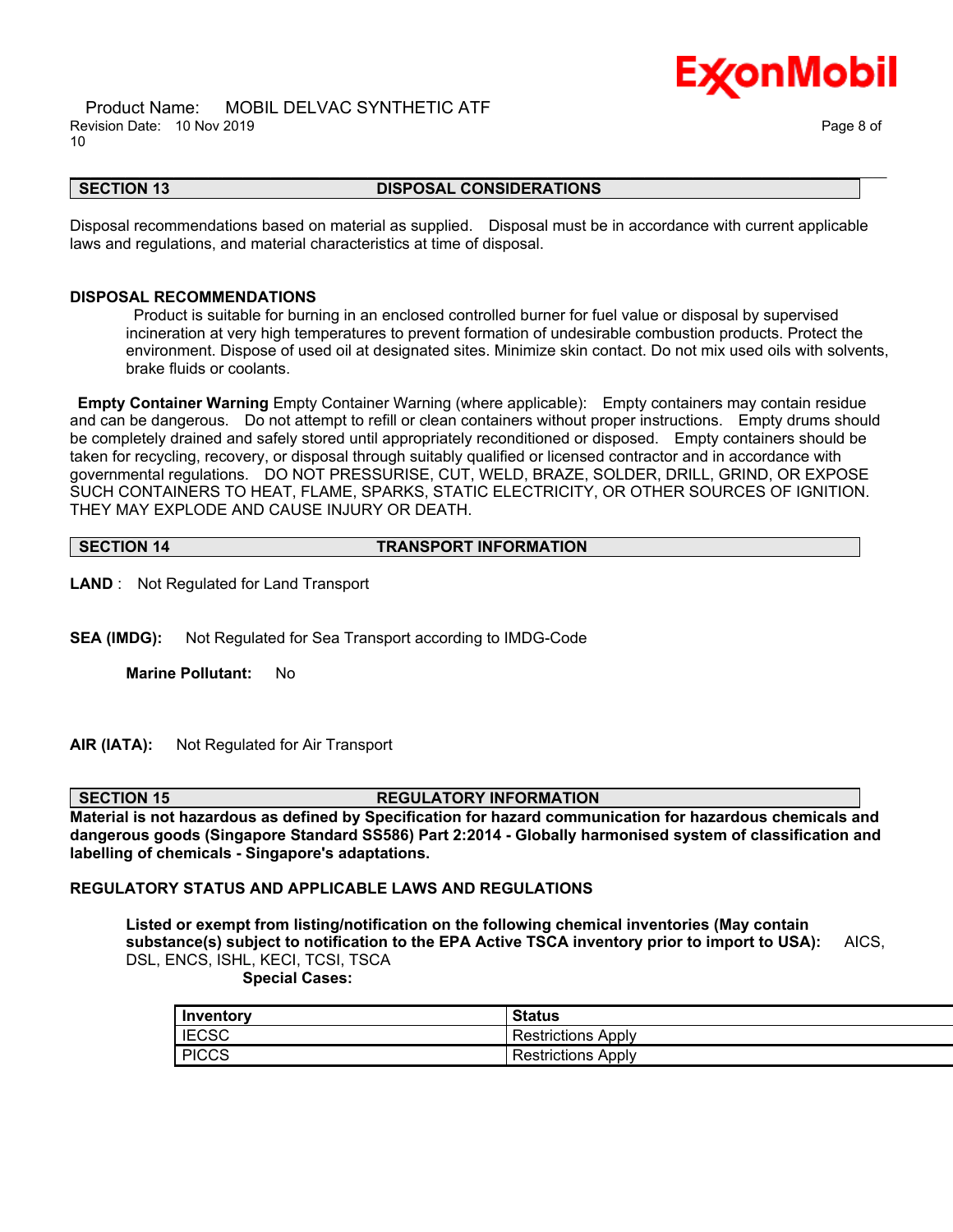

### **SECTION 16 OTHER INFORMATION**

\_\_\_\_\_\_\_\_\_\_\_\_\_\_\_\_\_\_\_\_\_\_\_\_\_\_\_\_\_\_\_\_\_\_\_\_\_\_\_\_\_\_\_\_\_\_\_\_\_\_\_\_\_\_\_\_\_\_\_\_\_\_\_\_\_\_\_\_\_\_\_\_\_\_\_\_\_\_\_\_\_\_\_\_\_\_\_\_\_\_\_\_\_\_\_\_\_\_\_\_\_\_\_\_\_\_\_\_\_\_\_\_\_\_\_\_\_\_

# **N/D = Not determined, N/A = Not applicable**

#### **KEY TO THE H-CODES CONTAINED IN SECTION 3 OF THIS DOCUMENT (for information only):**

H302: Harmful if swallowed; Acute Tox Oral, Cat 4

H304: May be fatal if swallowed and enters airways; Aspiration, Cat 1

H314(1A): Causes severe skin burns and eye damage; Skin Corr/Irritation, Cat 1A

H314(1B): Causes severe skin burns and eye damage; Skin Corr/Irritation, Cat 1B

H314(1C): Causes severe skin burns and eye damage; Skin Corr/Irritation, Cat 1C

H315: Causes skin irritation; Skin Corr/Irritation, Cat 2

H319(2A): Causes serious eye irritation; Serious Eye Damage/Irr, Cat 2A

H373: May cause damage to organs through prolonged or repeated exposure; Target Organ, Repeated, Cat 2

H400: Very toxic to aquatic life; Acute Env Tox, Cat 1

H410: Very toxic to aquatic life with long lasting effects; Chronic Env Tox, Cat 1

H413: May cause long lasting harmful effects to aquatic life; Chronic Env Tox, Cat 4

# **THIS SAFETY DATA SHEET CONTAINS THE FOLLOWING REVISIONS:**

Composition: Component Table information was modified.

Section 02: GHS Sensitizer Statement information was deleted.

Section 11 Substance Toxicology table information was modified.

- Section 11: Other Health Effects Header information was modified.
- Section 11: Other Health Effects information was deleted.

Section 11: Skin Sensitization Test Comment information was added.

Section 12: Ecological Information - Acute Aquatic Toxicity information was added.

Section 12: Ecological Information - Acute Aquatic Toxicity information was deleted.

Section 15: National Chemical Inventory Listing information was modified.

Section 15: Special Cases Table information was modified.

Section 16: HCode Key information was modified.

 ----------------------------------------------------------------------------------------------------------------------------------------------------- The information and recommendations contained herein are, to the best of ExxonMobil's knowledge and belief, accurate and reliable as of the date issued. You can contact ExxonMobil to insure that this document is the most current available from ExxonMobil. The information and recommendations are offered for the user's consideration and examination. It is the user's responsibility to satisfy itself that the product is suitable for the intended use. If buyer repackages this product, it is the user's responsibility to insure proper health, safety and other necessary information is included with and/or on the container. Appropriate warnings and safe-handling procedures should be provided to handlers and users. Alteration of this document is strictly prohibited. Except to the extent required by law, republication or retransmission of this document, in whole or in part, is not permitted. The term, "ExxonMobil" is used for convenience, and may include any one or more of ExxonMobil Chemical Company, Exxon Mobil Corporation, or any affiliates in which they directly of indirectly hold any interest.

-----------------------------------------------------------------------------------------------------------------------------------------------------

-----------------------------------------------------------------------------------------------------------------------------------------------------

DGN: 7086227XSG (1019277)